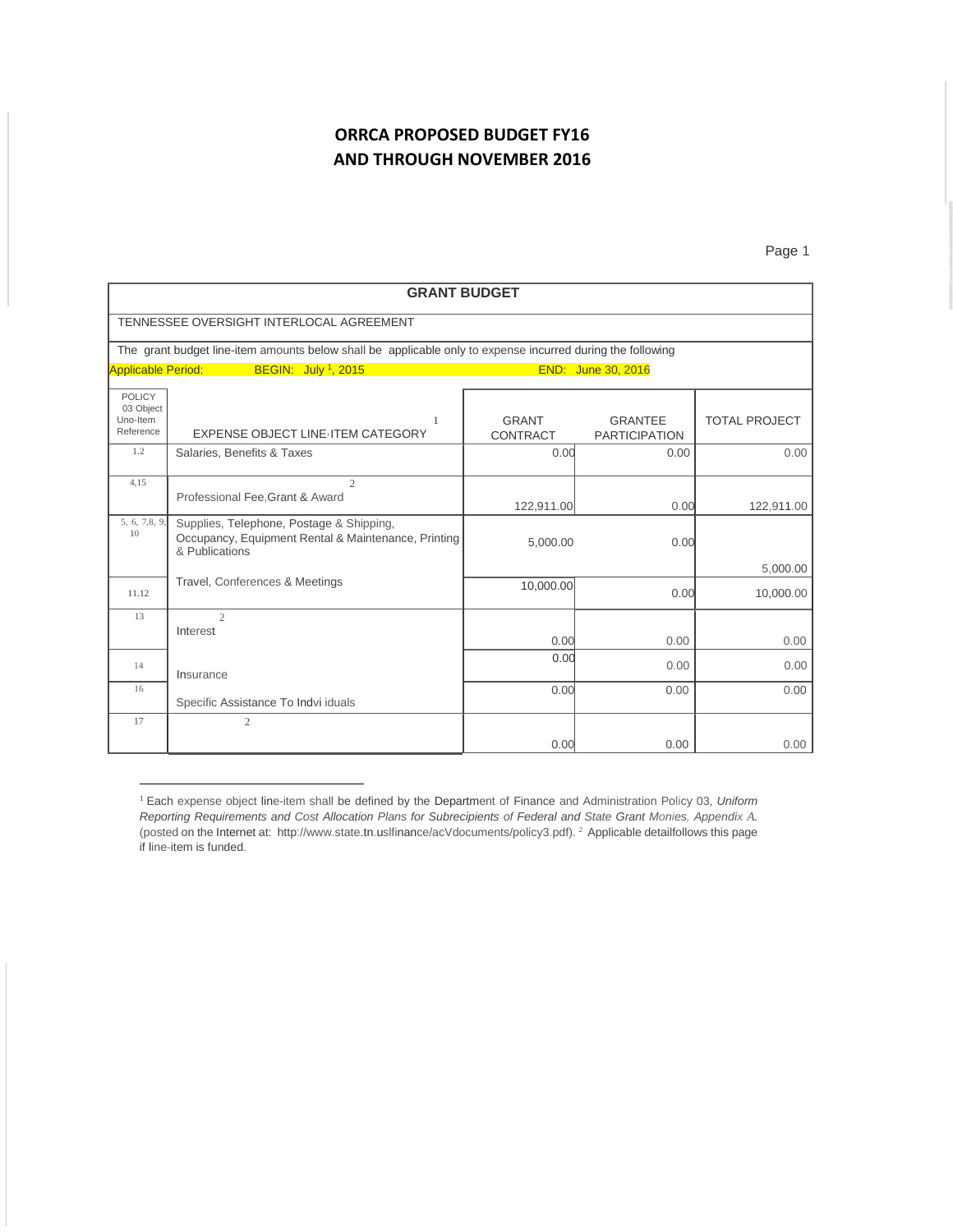| 18 | Depreciation         |            |      |            |
|----|----------------------|------------|------|------------|
|    | $\overline{2}$       | 30,000.00  | 0.00 | 30,000.00  |
| 20 | Other Non-Personnel  |            |      |            |
|    | $\overline{2}$       | 0.00       | 0.00 | 0.00       |
| 22 | Capital Purchase     | 0.00       | 0.00 | 0.00       |
|    | <b>Indirect Cost</b> |            |      |            |
| 24 |                      | 0.00       | 0.00 | 0.00       |
|    | In-Kind Expense      |            |      |            |
| 25 |                      | 167,911.00 | 0.00 | 167,911.00 |
|    | <b>GRAND TOTAL</b>   |            |      |            |
|    |                      |            |      |            |

Page 2

**GRANT BUDGET LINE-ITEM DETAIL:**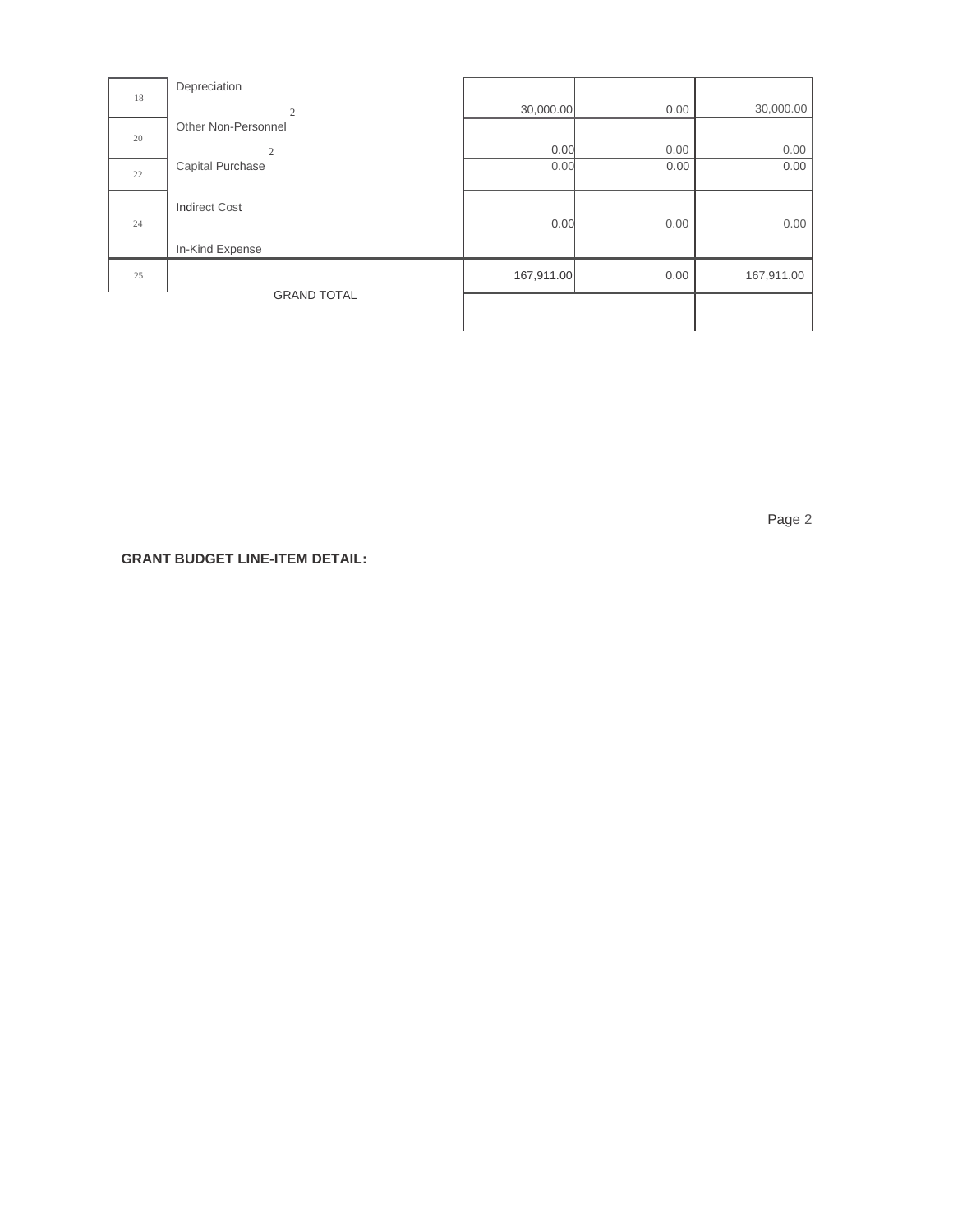| PROFESSIONAL FEE, GRANT & AWARD   | <b>AMOUNT</b> |
|-----------------------------------|---------------|
|                                   |               |
| <b>Grant Administration</b>       | 18,470.00     |
|                                   |               |
| Accounting and Legal              | 2,000.00      |
|                                   |               |
| <b>Contract Government Agency</b> | 102,441.00    |
|                                   |               |
| <b>TOTAL</b>                      | 122,911.00    |
|                                   |               |
|                                   |               |

| OTHER NON-PERSONNEL              | <b>AMOUNT</b> |
|----------------------------------|---------------|
|                                  |               |
| Memberships and Subscriptions    | 10,000.00     |
|                                  |               |
| <b>Public Education/Outreach</b> | 20,000.00     |
| <b>TOTAL</b>                     | 30,000.00     |
|                                  |               |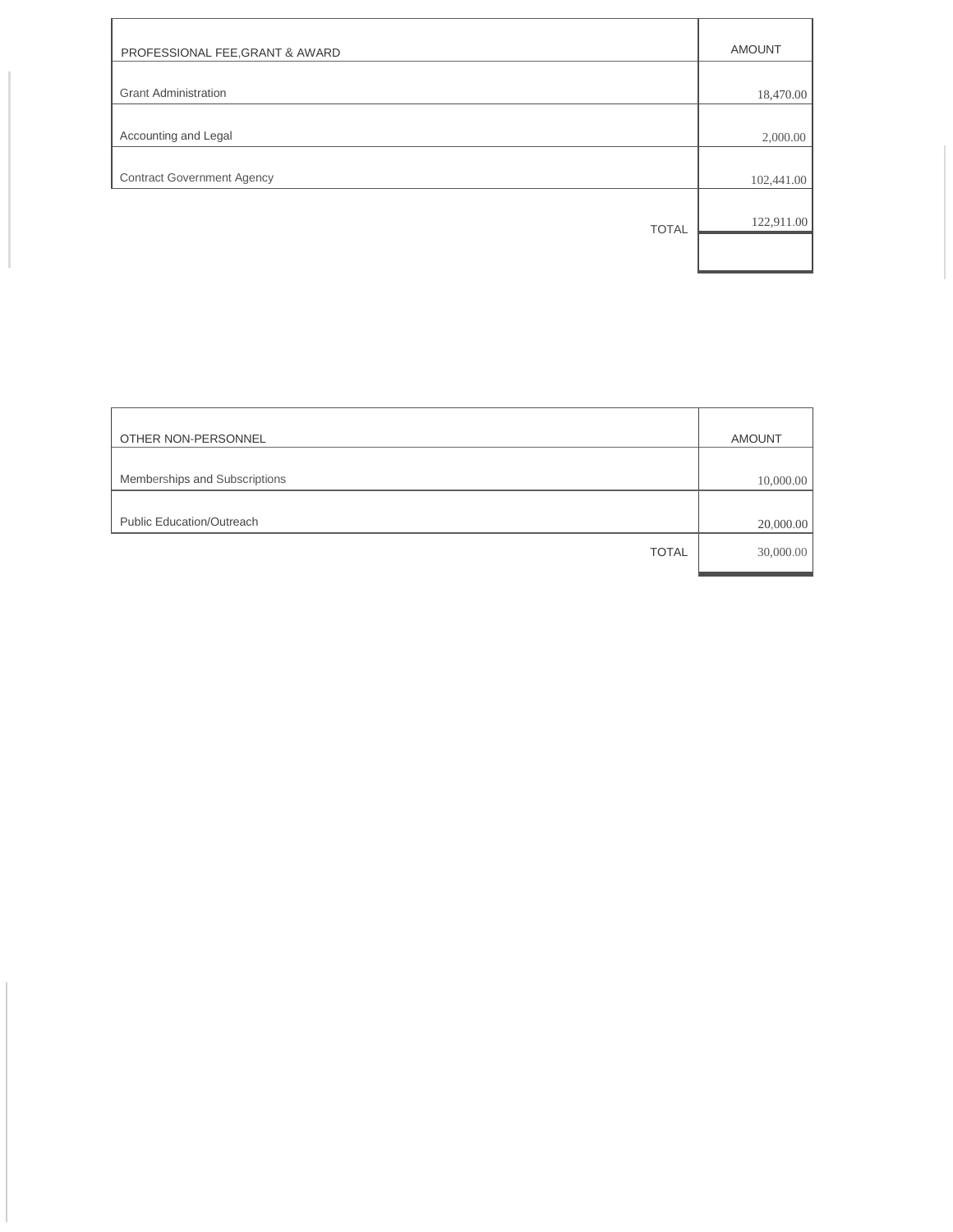| ٠ |  |  |  |
|---|--|--|--|
|---|--|--|--|

| <b>GRANT BUDGET</b>                                 |                                                                                                                   |                                 |                                        |                      |
|-----------------------------------------------------|-------------------------------------------------------------------------------------------------------------------|---------------------------------|----------------------------------------|----------------------|
|                                                     | TENNESSEE OVERSIGHT INTERLOCAL AGREEMENT                                                                          |                                 |                                        |                      |
|                                                     | The grant budget line-item amounts below shall be applicable only to expense incurred during the following        |                                 |                                        |                      |
| <b>Applicable Period:</b>                           | BEGIN: July 1, 2016                                                                                               |                                 | END: November 30, 2016                 |                      |
| <b>POLICY</b><br>03 Object<br>Uno-Item<br>Reference | 1<br><b>EXPENSE OBJECT LINE-ITEM CATEGORY</b>                                                                     | <b>GRANT</b><br><b>CONTRACT</b> | <b>GRANTEE</b><br><b>PARTICIPATION</b> | <b>TOTAL PROJECT</b> |
| 1.2                                                 | Salaries, Benefits & Taxes                                                                                        | 0.00                            | 0.00                                   | 0.00                 |
| 4,15                                                | $\mathfrak{2}$<br>Professional Fee, Grant & Award                                                                 | 55,380.00                       | 0.00                                   | 55,380.00            |
| 5, 6, 7,8, 9<br>10                                  | Supplies, Telephone, Postage & Shipping,<br>Occupancy, Equipment Rental & Maintenance, Printing<br>& Publications | 2,080.00                        | 0.00                                   |                      |
| 11.12                                               | Travel, Conferences & Meetings                                                                                    | 4,169.00                        | 0.00                                   | 2,080.00<br>4,169.00 |
| 13                                                  | $\mathfrak{2}$<br>Interest                                                                                        | 0.00                            | 0.00                                   | 0.00                 |
| 14                                                  | Insurance                                                                                                         | 0.00                            | 0.00                                   | 0.00                 |
| 16                                                  | Specific Assistance To Indvi iduals                                                                               | 0.00                            | 0.00                                   | 0.00                 |
| 17                                                  | $\mathcal{D}_{\alpha}$<br>Depreciation                                                                            | 0.00                            | 0.00                                   | 0.00                 |
| 18                                                  | $\mathfrak{2}$<br>Other Non-Personnel                                                                             | 8,334.00                        | 0.00                                   | 8,334.00             |
| 20                                                  | $\overline{c}$<br>Capital Purchase                                                                                | 0.00                            | 0.00                                   | 0.00                 |

<sup>1</sup> Each expense object line-item shall be defined by the Department of Finance and Administration Policy 03, *Uniform Reporting Requirements and Cost Allocation Plans for Subrecipients of Federal and State Grant Monies, Appendix A.*  (posted on the Internet at: htt[p://www.state.tn.us](http://www.state.tn/)lfinance/acVdocuments/policy3.pdf). <sup>2</sup> Applicable detailfollows this page if line-item is funded.

l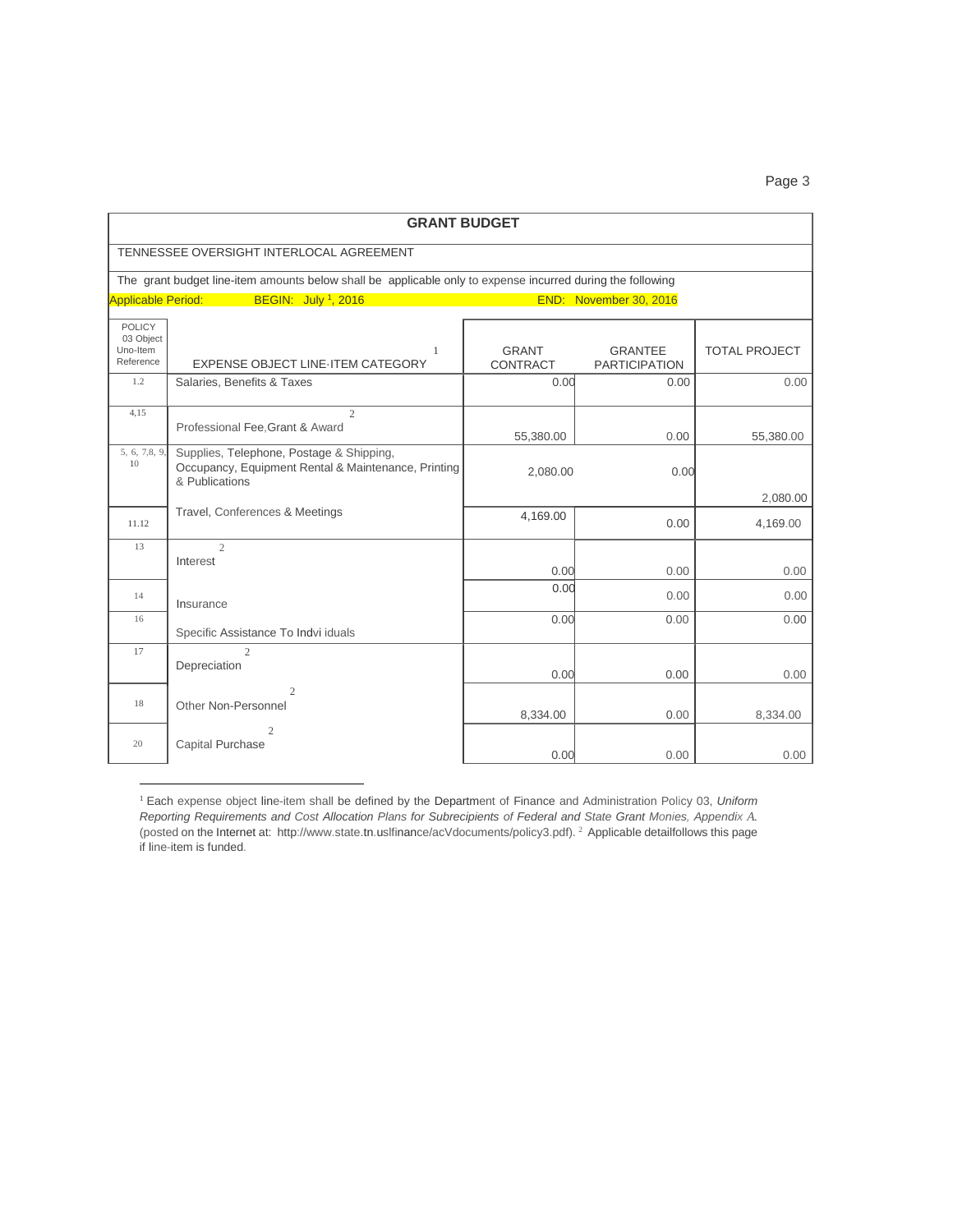| 22 |                                         | 0.00      | 0.00 | 0.00      |
|----|-----------------------------------------|-----------|------|-----------|
| 24 | <b>Indirect Cost</b><br>In-Kind Expense | 0.00      | 0.00 | 0.00      |
| 25 |                                         | 69,963.00 | 0.00 | 69,963.00 |
|    | <b>GRAND TOTAL</b>                      |           |      |           |

Page 4

## **GRANT BUDGET LINE-ITEM DETAIL:**

| PROFESSIONAL FEE, GRANT & AWARD   | <b>AMOUNT</b> |
|-----------------------------------|---------------|
|                                   |               |
| <b>Grant Administration</b>       | 7,696.00      |
|                                   |               |
| Accounting and Legal              | 833.00        |
|                                   |               |
| <b>Contract Government Agency</b> | 46,850.00     |
|                                   |               |
| <b>TOTAL</b>                      | 55,380.00     |
|                                   |               |
|                                   |               |